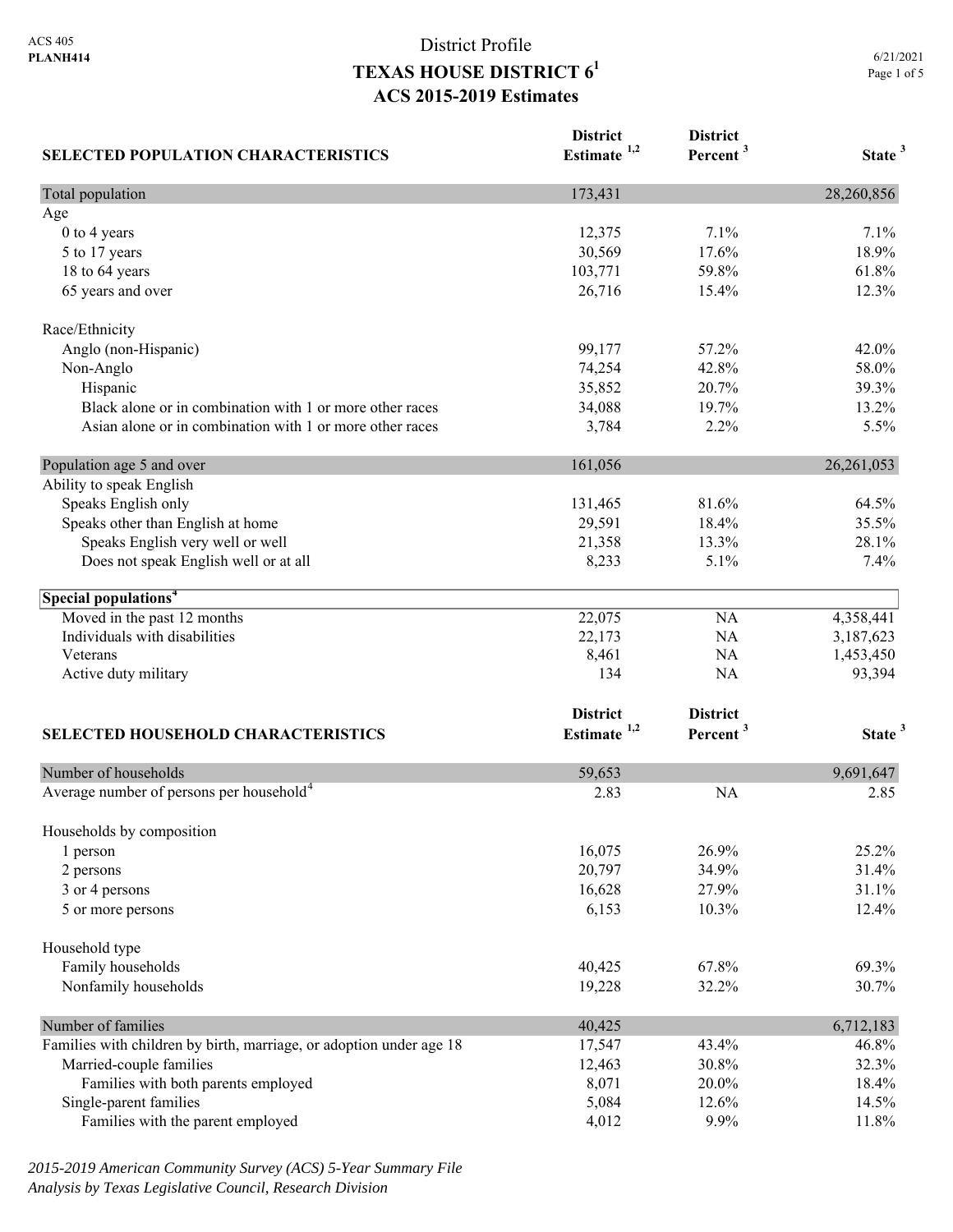| <b>SELECTED EDUCATION CHARACTERISTICS</b>                                | <b>District</b><br>Estimate $1,2$ | <b>District</b><br>Percent <sup>3</sup> | State <sup>3</sup> |
|--------------------------------------------------------------------------|-----------------------------------|-----------------------------------------|--------------------|
| Population age 3 and over enrolled in school                             | 46,395                            |                                         | 7,681,758          |
| School status                                                            |                                   |                                         |                    |
| In preschool (public and private)                                        | 2,895                             | 6.2%                                    | 6.0%               |
| In kindergarten, elementary, middle, or high school (public and private) | 30,571                            | 65.9%                                   | 69.8%              |
| In preschool through 12th grade (public only)                            | 28,797                            | 62.1%                                   | 68.8%              |
| In college, graduate, or professional school                             | 12,929                            | 27.9%                                   | 24.3%              |
| Population age 25 and over                                               | 111,939                           |                                         | 18,131,554         |
| <b>Educational attainment</b>                                            |                                   |                                         |                    |
| Bachelor's degree or higher                                              | 32,067                            | 28.6%                                   | 29.9%              |
| Less than high school graduate                                           | 15,939                            | 14.2%                                   | 16.3%              |
|                                                                          | <b>District</b>                   | <b>District</b>                         |                    |
| <b>SELECTED LABOR CHARACTERISTICS</b>                                    | Estimate $1,2$                    | Percent <sup>3</sup>                    | State <sup>3</sup> |
| Civilian employed population age 16 and over                             | 79,425                            |                                         | 13,253,631         |
| Civilian employment sector                                               |                                   |                                         |                    |
| Private sector                                                           | 65,135                            | 82.0%                                   | 80.1%              |
| Government sector                                                        | 9,289                             | 11.7%                                   | 13.0%              |
| Self-employed                                                            | 4,876                             | 6.1%                                    | 6.7%               |
| Industry for civilian employed population                                |                                   |                                         |                    |
| Agriculture, forestry, fishing, hunting, and mining                      | 2,020                             | 2.5%                                    | 3.0%               |
| Construction                                                             | 5,858                             | 7.4%                                    | 8.6%               |
| Manufacturing                                                            | 5,490                             | 6.9%                                    | 8.5%               |
| Wholesale trade                                                          | 1,830                             | 2.3%                                    | 2.9%               |
| Retail trade                                                             | 11,623                            | 14.6%                                   | 11.4%              |
| Transportation and warehousing and utilities                             | 3,104                             | 3.9%                                    | 5.9%               |
| Information                                                              | 2,028                             | 2.6%                                    | 1.7%               |
| Finance and insurance, and real estate and rental and leasing            | 3,796                             | 4.8%                                    | 6.7%               |
| Professional, scientific, management, administrative, and waste mgmt.    | 6,569                             | 8.3%                                    | 11.5%              |
| Educational services and health care and social assistance               | 22,369                            | 28.2%                                   | 21.6%              |
| Arts, entertainment, recreation, accommodation, and food services        | 7,858                             | 9.9%                                    | 9.2%               |
| Other services, except public administration                             | 4,359                             | 5.5%                                    | 5.2%               |
| Public administration                                                    | 2,521                             | 3.2%                                    | 4.0%               |
| Population age 16 to 64                                                  | 108,448                           |                                         | 18,273,711         |
| Worked at all in the past 12 months                                      | 81,715                            | 75.3%                                   | 75.4%              |
| Worked 50-52 weeks                                                       | 64,579                            | 59.5%                                   | 59.0%              |
| Usually worked 35 or more hours per week                                 | 56,439                            | 52.0%                                   | 52.2%              |
| Usually worked less than 35 hours per week                               | 8,140                             | 7.5%                                    | 6.8%               |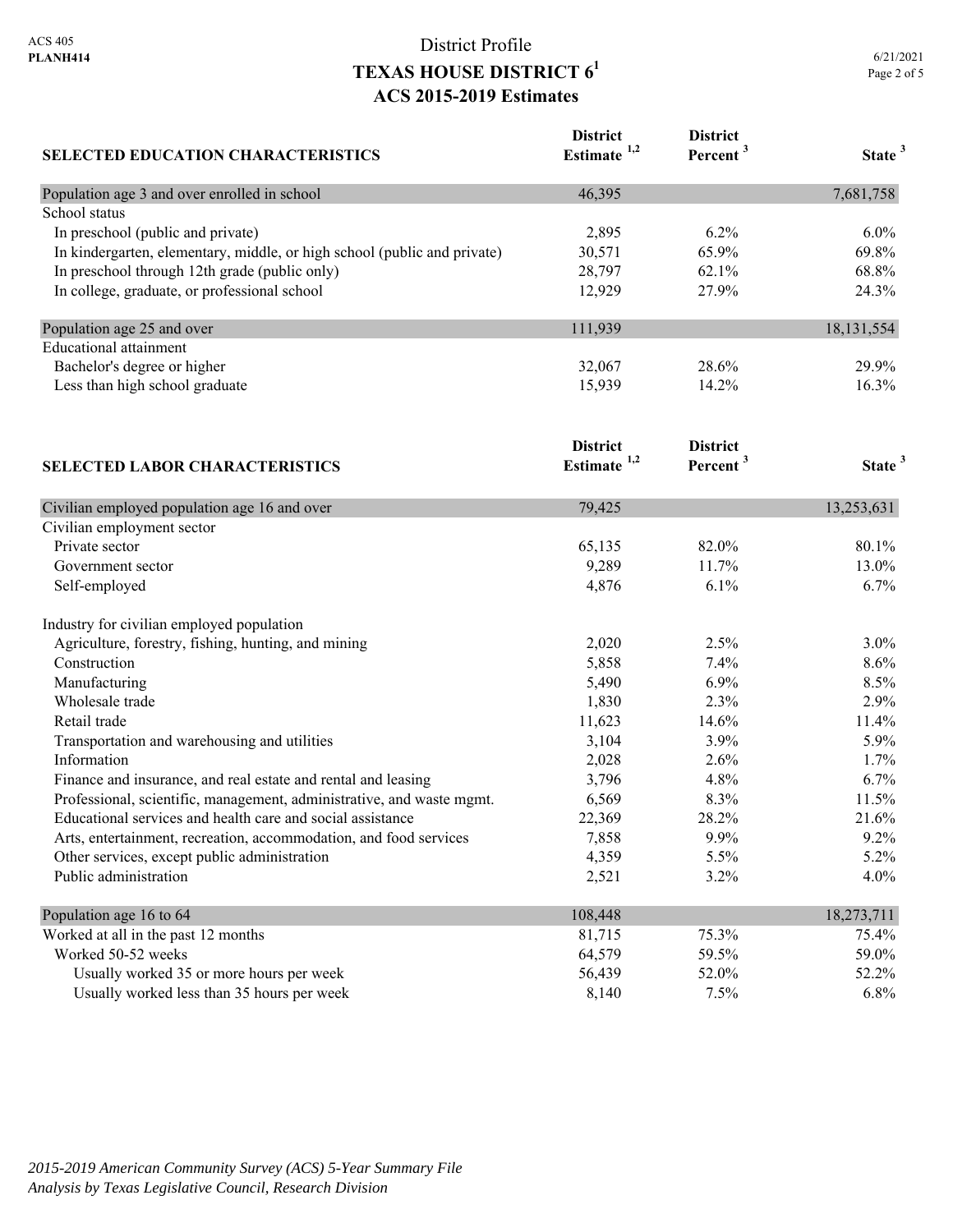| <b>SELECTED LABOR CHARACTERISTICS (continued)</b>               | <b>District</b><br>Estimate $1,2$ | <b>District</b><br>Percent <sup>3</sup> | State <sup>3</sup> |
|-----------------------------------------------------------------|-----------------------------------|-----------------------------------------|--------------------|
|                                                                 |                                   |                                         |                    |
| Means of transportation to work                                 |                                   |                                         |                    |
| Public transportation                                           | 289                               | 0.4%                                    | 1.4%               |
| Private vehicle                                                 | 72,754                            | 92.7%                                   | 90.5%              |
| Walk / bicycle / motorcycle                                     | 1,113                             | 1.4%                                    | 1.9%               |
| Taxi / other means                                              | 907                               | 1.2%                                    | 1.2%               |
| Worked at home                                                  | 3,445                             | 4.4%                                    | 5.0%               |
| Travel time to work <sup>5</sup>                                |                                   |                                         |                    |
| Less than 15 minutes                                            | 21,150                            | 26.9%                                   | 23.6%              |
| 15 minutes to 29 minutes                                        | 32,956                            | 42.0%                                   | 34.2%              |
| 30 minutes to 44 minutes                                        | 13,553                            | 17.3%                                   | 20.8%              |
| 45 minutes to 59 minutes                                        | 3,503                             | 4.5%                                    | 8.3%               |
| 60 minutes or more                                              | 3,901                             | 5.0%                                    | 8.1%               |
|                                                                 | <b>District</b>                   | <b>District</b>                         |                    |
| <b>SELECTED INCOME CHARACTERISTICS</b>                          | Estimate <sup>1,2</sup>           | Percent <sup>3</sup>                    | State <sup>3</sup> |
| Persons in poverty <sup>6</sup>                                 | 26,000                            | 15.4%                                   | 14.7%              |
| Per capita income <sup>4</sup>                                  | \$28,982                          | NA                                      | \$31,277           |
| Number of households                                            | 59,653                            |                                         | 9,691,647          |
| Annual household income                                         |                                   |                                         |                    |
| Less than \$10,000                                              | 4,292                             | 7.2%                                    | 6.1%               |
| \$10,000 to \$24,999                                            | 8,636                             | 14.5%                                   | 12.9%              |
| \$25,000 to \$49,999                                            | 13,446                            | 22.5%                                   | 21.8%              |
| \$50,000 to \$99,999                                            | 18,764                            | 31.5%                                   | 30.1%              |
| \$100,000 to \$199,999                                          | 11,191                            | 18.8%                                   | 21.7%              |
| \$200,000 and over                                              | 3,324                             | 5.6%                                    | 7.4%               |
| Households with social security income                          | 18,322                            | 30.7%                                   | 25.6%              |
| Households with supplemental security income (SSI)              | 3,189                             | 5.3%                                    | 4.7%               |
| Households with public assistance income'                       | 1,015                             | 1.7%                                    | 1.4%               |
| Households that received food stamps/SNAP in the past 12 months | 6,351                             | 10.6%                                   | 11.8%              |
| Number of families living in poverty                            | 4,265                             |                                         | 759,269            |
| With related children under age 18                              | 3,261                             | 76.5%                                   | 77.1%              |
| Married couple families                                         | 1,157                             | 27.1%                                   | 26.2%              |
| Single-parent families                                          | 2,104                             | 49.3%                                   | 50.9%              |
| Female head of household                                        | 1,728                             | 40.5%                                   | 44.4%              |
| Male head of household                                          | 376                               | 8.8%                                    | 6.4%               |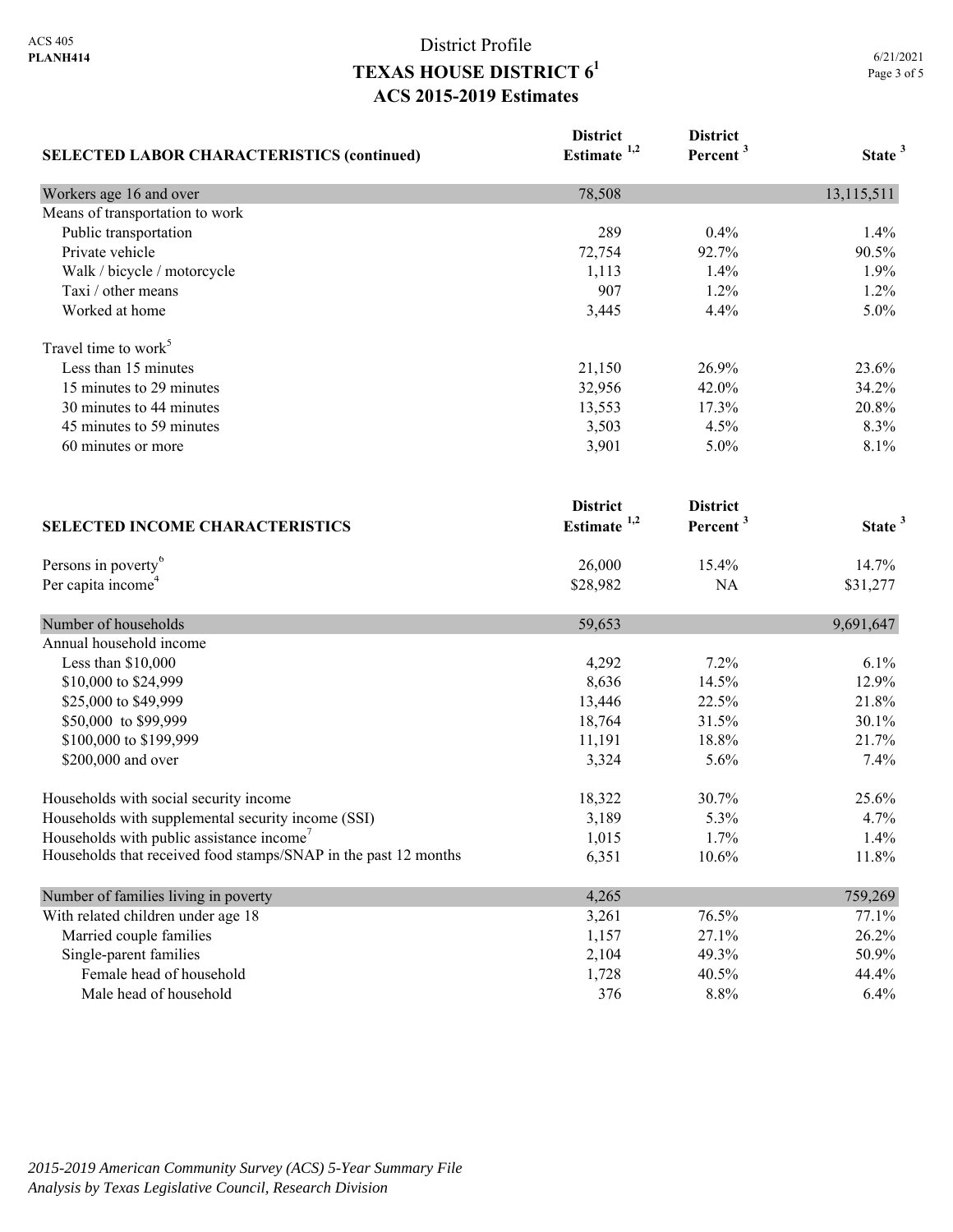6/21/2021 Page 4 of 5

| <b>SELECTED HOUSING CHARACTERISTICS</b>                                             | <b>District</b><br>Estimate $1,2$ | <b>District</b><br>Percent <sup>3</sup> | State <sup>3</sup> |
|-------------------------------------------------------------------------------------|-----------------------------------|-----------------------------------------|--------------------|
| Number of housing units                                                             | 69,114                            |                                         | 10,937,026         |
| Age of housing                                                                      |                                   |                                         |                    |
| Built in 2010 or later                                                              | 4,767                             | 6.9%                                    | 10.4%              |
| Built between 2000 and 2009                                                         | 11,277                            | 16.3%                                   | 19.3%              |
| Built between 1990 and 1999                                                         | 10,628                            | 15.4%                                   | 15.2%              |
| Built between 1970 and 1989                                                         | 21,405                            | 31.0%                                   | 31.4%              |
| Built before 1970                                                                   | 21,037                            | 30.4%                                   | 23.7%              |
| Occupancy status                                                                    |                                   |                                         |                    |
| Owner-occupied                                                                      | 37,368                            | 54.1%                                   | 54.9%              |
| Renter-occupied                                                                     | 22,285                            | 32.2%                                   | 33.7%              |
| Vacant                                                                              | 9,461                             | 13.7%                                   | 11.4%              |
| Median gross rent (contract rent plus estimated utility and fuel cost) <sup>4</sup> | \$940                             | NA                                      | \$1,045            |
| Median value of owner-occupied housing units <sup>4</sup>                           | \$161,500                         | <b>NA</b>                               | \$172,500          |
| Number of owner-occupied housing units                                              | 37,368                            |                                         | 6,004,802          |
| Value of owner-occupied housing                                                     |                                   |                                         |                    |
| Less than \$50,000                                                                  | 3,530                             | 9.4%                                    | 8.9%               |
| \$50,000 to \$99,999                                                                | 6,275                             | 16.8%                                   | 16.5%              |
| \$100,000 to \$199,999                                                              | 14,356                            | 38.4%                                   | 32.2%              |
| \$200,000 to \$499,999                                                              | 11,260                            | 30.1%                                   | 34.8%              |
| \$500,000 and above                                                                 | 1,947                             | 5.2%                                    | 7.6%               |
| Selected monthly owner costs as a percentage of household income <sup>8</sup>       |                                   |                                         |                    |
| 35 percent or more                                                                  | 5,373                             | 14.4%                                   | 15.3%              |
| 20 to 34.9 percent                                                                  | 8,777                             | 23.5%                                   | 24.9%              |
| Less than 20 percent                                                                | 22,652                            | 60.6%                                   | 59.0%              |
| Vehicles available in owner-occupied housing units                                  |                                   |                                         |                    |
| No vehicle                                                                          | 522                               | 1.4%                                    | 2.1%               |
| One or more vehicles                                                                | 36,846                            | 98.6%                                   | 97.9%              |
| Number of renter-occupied housing units                                             | 22,285                            |                                         | 3,686,845          |
| Gross rent <sup>9</sup>                                                             |                                   |                                         |                    |
| Less than \$500                                                                     | 1,358                             | 6.1%                                    | 6.2%               |
| \$500 to \$749                                                                      | 4,041                             | 18.1%                                   | 13.4%              |
| \$750 to \$999                                                                      | 6,683                             | 30.0%                                   | 24.2%              |
| \$1,000 to \$1,249                                                                  | 4,282                             | 19.2%                                   | 20.7%              |
| \$1,250 and above                                                                   | 4,828                             | 21.7%                                   | 30.5%              |
| Gross rent as a percentage of household income <sup>8</sup>                         |                                   |                                         |                    |
| 35 percent or more                                                                  | 8,416                             | 37.8%                                   | 35.9%              |
| 20 to 34.9 percent                                                                  | 6,480                             | 29.1%                                   | 32.1%              |
| Less than 20 percent                                                                | 5,729                             | 25.7%                                   | 24.9%              |
| Vehicles available in renter-occupied housing units                                 |                                   |                                         |                    |
| No vehicle                                                                          | 2,191                             | 9.8%                                    | 10.5%              |
| One or more vehicles                                                                | 20,094                            | 90.2%                                   | 89.5%              |